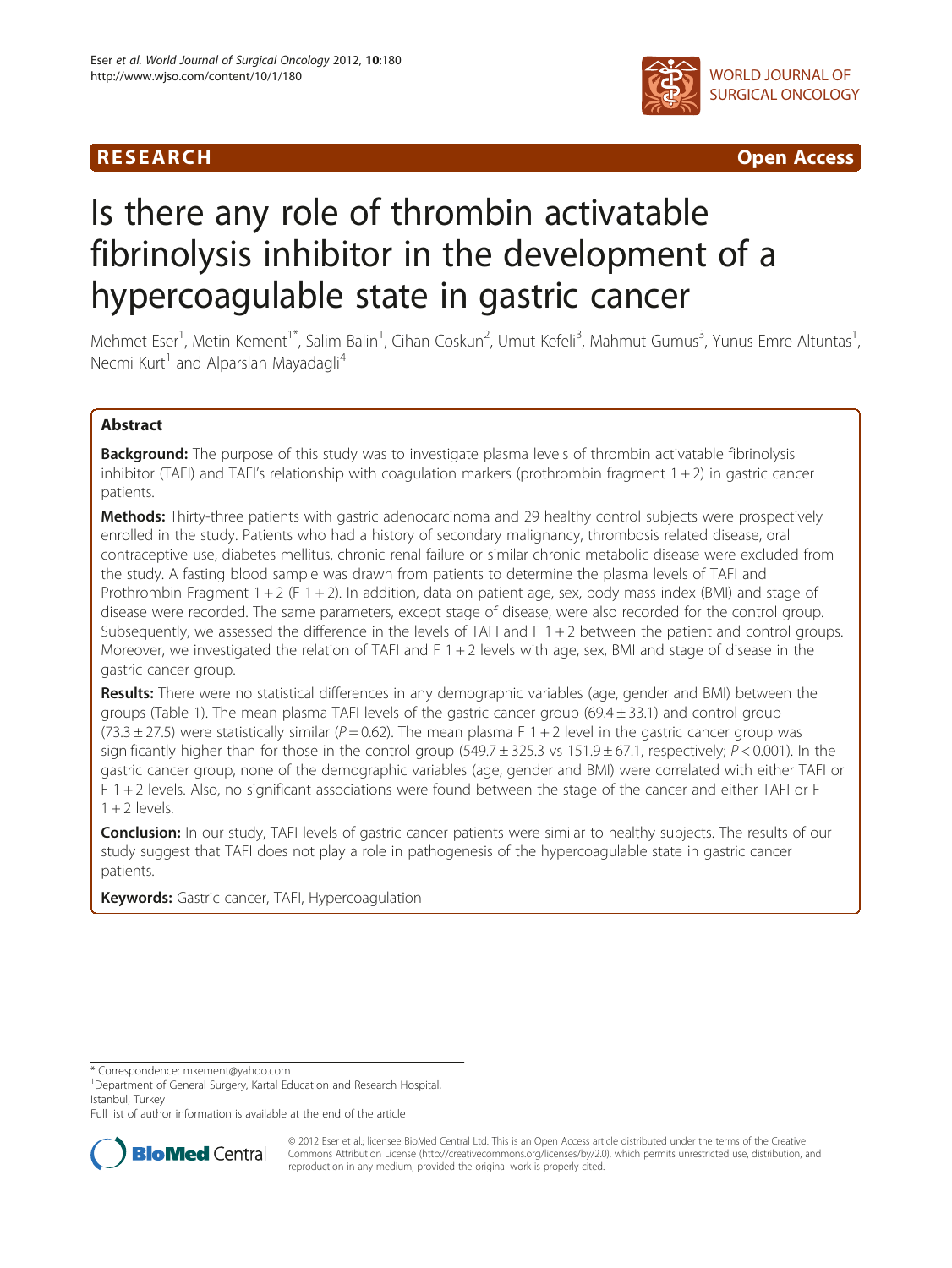# Background

The association between cancer and venous thromboembolism (VTE) is well-established. The overall risk of thrombosis in cancer patients is seven-fold that of noncancer patients and up to 20% of cancer patients develop VTE. Venous thromboembolism (VTE), which includes both deep vein thrombosis (DVT) and pulmonary embolism (PE), is the second leading cause of death in hospitalized and ambulatory cancer patients [[1-4](#page-4-0)]. The probability of thrombosis occurring in a cancer patient is dependent on several factors, including the type of cancer, the clinical stage, accompanying medical problems, performance status and the treatment modalities employed. Tumor cells can stimulate blood coagulation through various mechanisms, including production of pro-coagulant, fibrinolytic and pro-aggregating activities; release of pro-inflammatory and pro-angiogenic cytokines; and direct interaction with blood and host vascular cells (for example, platelets, leukocytes and endothelial cells) and through adhesion molecules.

Thrombin Activatable Fibrinolysis Inhibitor (TAFI) is a single chain glycoprotein zymogen (Mr = 60,000) synthesized in the liver and circulating at a plasma concentration of 50 nM. TAFI is proposed to play a key role in the interactions among procoagulant, anticoagulant and fibrinolytic systems [\[5](#page-4-0)-[9\]](#page-4-0). Effective fibrinolysis results from the formation of a ternary complex among tPA, plasminogen and C-terminal lysine residues on fibrin. Plasminogen bound to fibrin is more effectively converted to plasmin, thereby localizing the lytic activity to the area of the clot. Plasmin degradation of fibrin generates additional C-terminal lysine residues thereby amplifying the system locally. The ability of TAFI to bind specifically to plasminogen and to cleave C-terminal lysines on fibrin (and cell surfaces) results in down-regulation of fibrinolysis by reducing the number of plasminogen and tPA binding sites on fibrin. The activation of TAFI by the thrombin/thrombomodulin complex couples both the phenomenon of coagulation induced inhibition of fibrinolysis and the profibrinolytic effect of activated protein C. Increased plasma levels of TAFI were reported to be a contributing factor of thrombotic disorders in some kinds of cancers, such as breast and lung cancers.

The aim of the present study was to investigate plasma levels of TAFI and TAFI's relationship with coagulation markers (prothrombin fragment  $1+2$ ) in gastric cancer patients.

# Methods

# Study design

Clinics of our institution, were prospectively enrolled in the study. Patients with a history of secondary malignancy, thrombosis related disease, oral contraceptive use, diabetes mellitus, chronic renal failure or similar chronic metabolic disease were excluded from the study. The control group consisted of 29 healthy subjects with similar demographic characteristics to the gastric cancer group. All subjects gave informed consent to participate in the study and the study protocol was approved by the institutional ethical committee.

A fasting blood sample was drawn from patients to determine the plasma levels of TAFI and prothrombin fragment  $1 + 2$  (F  $1 + 2$ ). In addition, data on patient age, sex, body mass index (BMI) and stage of disease were recorded. The same parameters, except stage of disease, were also recorded for the control group. Subsequently, we assessed the difference in the levels of TAFI and F 1 + 2 between the patient and control groups. Moreover, we investigated the relation of TAFI and  $F$  1 + 2 levels with age, sex, BMI and stage of disease in the patient groups.

# Measurement methods

Blood samples were collected by atraumatic venipuncture without pressure into plastic tubes containing 0.129 M/ 0,109 M trisodium citrate anticoagulant (using a ratio of 9:1 volumes).

Thrombin-activatable fibrinolysis inhibitor functional activity was assayed using the Actichrome<sup>®</sup> TAFI Activity kit (American diagnostica Inc., CT, USA). The TAFI level is determined by first incubating the plasma with a TAFI Activation Reagent, a specially formulated thrombin/thrombomodulin complex that converts the TAFI to its activated form, TAFIa. An Activation Stop Reagent is then added to halt the activation step. Next, the TAFI Developer containing the substrate is added to the plasma sample and an enzymatic reaction begins. The reaction is stopped by the addition of sulfuric acid and the absorbance of the solution is read in a spectrophotometer at 490 nm. Plasma that was not activated (not incubated with the TAFI Activation Reagent) is assayed in parallel as a control. The difference in absorbance between the activated and non-activated plasma, ΔA490, is calculated and represents the amount of TAFI activity in the sample. The TAFI concentration is determined by directly interpolating the ΔA490 with the absorbances generated by a TAFIa standard curve.

 $F$  1 + 2 was measured with a sandwich enzyme–linked immunosorbent assay method (Enzygnost F 1 + 2 micro). The sandwich assay makes use of two polyclonal antibodies against prothrombin and  $F$  1 + 2. The catching antibodies, which are immobilized on microtiter plates, were raised in rabbits against a 14 amino acid negatively charged synthetic peptide corresponding

Thirty-three patients, who presented with the diagnosis of gastric adenocarcinoma between January and December 2011 in the General Surgery and Medical Oncology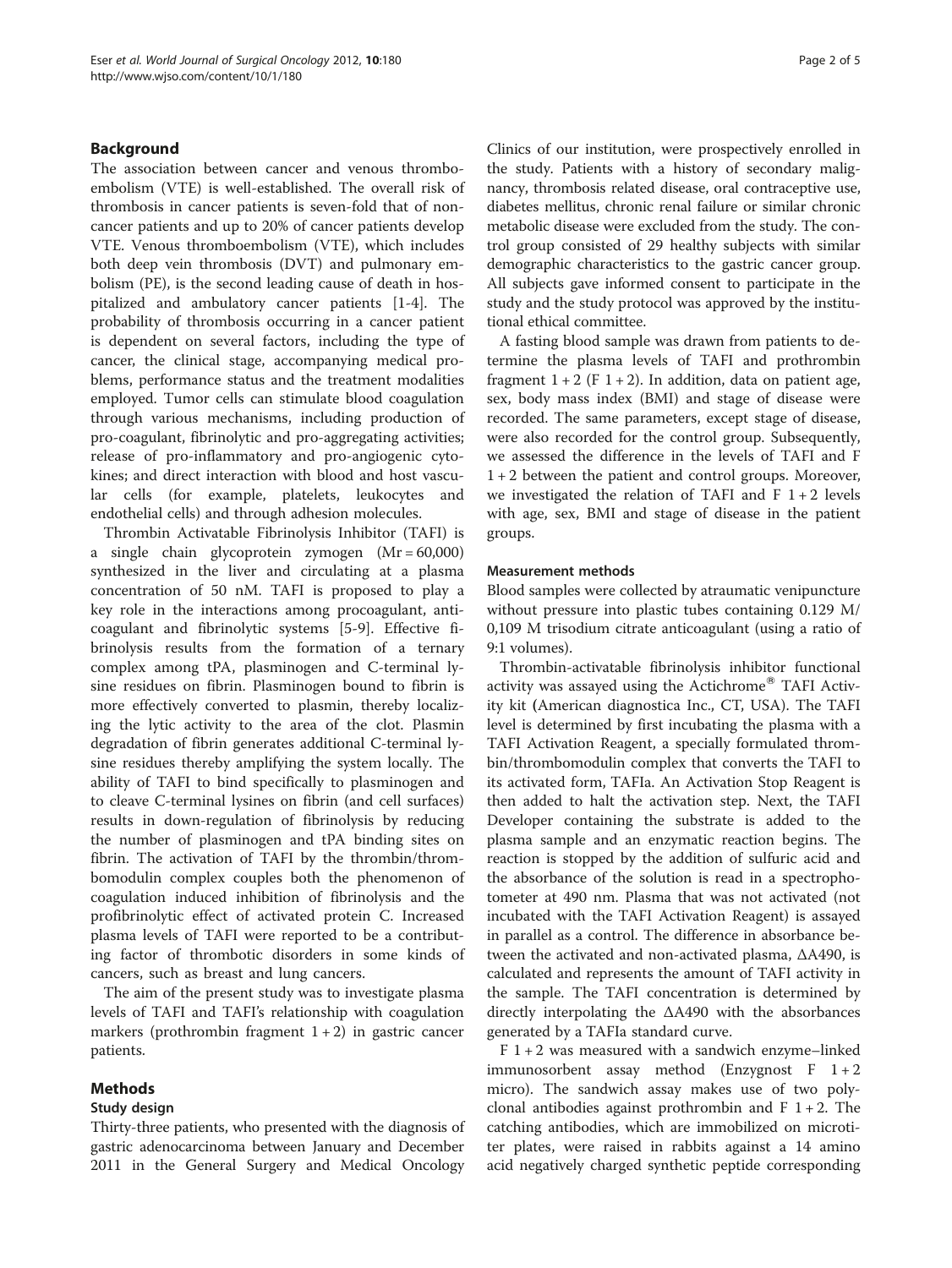to the C-terminal part of  $F$  1 + 2. They do not crossreact with intact prothrombin. The other antibody (polyclonal, rabbit) reacts with prothrombin and  $F$  1 + 2. It has been coupled to peroxidase. The enzyme activity is determined with the substrate o-phenylenediamine in the presence of hydrogen peroxide. The test kit Enzygnost F  $1+2$  micro (Dade Behring, Marburg, Germany), contains all the necessary reagents to perform the assay. The standard curve ranges from 0.04 to 10 nmol/L. The  $F$  1 + 2 concentration is determined by directly interpolating the  $\Delta$ A492 (490 to 500 nm) with the absorbances generated by a F 1 + 2 standard curve.

# Statistic analysis

Statistical analysis was performed using SPSS for Windows 17 (SPSS Inc., IL,USA). Data are presented as mean ± standard deviation and percentage. The groups were compared using the Chi-square test and the Mann–Whitney  $U$  test for categorical or continuous variables, respectively. P-values less than 0.05 were considered statistically significant.

# Results

There were no statistical differences in any demographic variables (age, gender and BMI) between the groups (Table 1). The mean plasma TAFI levels of the gastric cancer group  $(69.4 \pm 33.1 \text{ ng/ml})$  and the control group (73.3  $\pm$ 27.5 ng/ml) were statistically similar (P = 0.62) (Table 2). The mean plasma  $F$  1 + 2 level in the gastric cancer group was significantly higher than those in the control group  $(549.7 \pm 325.3 \text{ pmol/l} \text{ vs } 151.9 \pm 67.1)$ pmol/l, respectively;  $P < 0.001$ ) (Table 2). In the gastric cancer group, none of the demographic variables (age, gender and BMI) were correlated with either TAFI or F  $1 + 2$  levels (Table [3](#page-3-0)). Also, no significant associations were found between the stage of the cancer and either TAFI or  $F$  1 + 2 levels (Table [3\)](#page-3-0).

# Discussion and conclusion

Cancer-related thrombosis was first recognized by Bouillard in 1823 and then described by Trousseau in 1844. Many studies have since provided significant evidence for a relationship between thrombosis and cancer. The relationship between the hemostatic system and cancer was shown by a study conducted by Miller et al. [\[10](#page-4-0)], which investigated hemostatic status every year for four

Table 1 Demographic characteristics of the groups

| <b>Variables</b>      | Groups                |              | P-value |  |
|-----------------------|-----------------------|--------------|---------|--|
|                       | <b>Gastric cancer</b> | Control      |         |  |
| Gender (F/M)          | 14/19                 | 14/15        | 0.644   |  |
| Age $\pm$ SD (Years)  | $61.1 + 11.5$         | $64.1 + 6.8$ | 0.235   |  |
| $BMI \pm SD (kq/m^2)$ | $25.6 + 2.8$          | $26.4 + 2.1$ | በ 239   |  |

Table 2 Plasma levels of TAFI and  $F$  1 + 2 in the groups

| <b>Variables</b>            | Groups                | P-value        |            |
|-----------------------------|-----------------------|----------------|------------|
|                             | <b>Gastric cancer</b> | Control        |            |
| TAFI Level $\pm$ SD (ng/ml) | $69.4 + 33.1$         | $73.3 + 27.5$  | 041        |
| $F 1 + 2$ Level (pmol/l)    | $549.7 + 325.3$       | $151.9 + 67.1$ | $< 0.001*$ |

years in a population of about 3,000 middle-aged men without cancer. Among patients with activation of the hemostatic system (defined as persistent elevation of F  $1+2$  levels and fibrinopeptide A), total mortality was considerably higher in participants with constant activation (17.1/1,000 person-years) than in patients without activation (9.7/1,000 person-years;  $P = 0.015$ ). This difference was attributable to an increased incidence of death from cancers (11.3/1,000 vs. 5.1/1,000 person-years), mainly due to a three-fold higher mortality from cancers of the digestive tract  $(6.3/1,000 \text{ vs. } 1.9/1,000 \text{ person}$ years).

Thrombin activatable fibrinolysis inhibitor (TAFI), also known as plasma procarboxypeptidase B or U, is a 60 kD glycoprotein [\[5](#page-4-0)-[9\]](#page-4-0). The main source of TAFI production is liver cells under physiological conditions, and it may act as an acute phase reactant during inflammation, as demonstrated in mice [[11,12\]](#page-4-0). In addition to liver cells, adipocytes, endothelial and epithelial cells may also produce and secrete TAFI in vitro [\[13,14](#page-4-0)]. TAFI returns the active carboxypeptidase B or U form (TAFIa, 35.8 kDa), and modulates fibrinolysis in vivo by cleaving the C-terminal lysine residues from partially degraded fibrin [[6,9\]](#page-4-0). The reduction of the C-terminal lysine residues could thus inhibit the augmentation of plasminogen activation by tissue plasminogen activator (t-PA). Moreover, plasmin could also activate TAFI to TAFIa and inactivate TAFI to a 44.3-kDa fragment, depending on the cleavage site [\[10](#page-4-0)]. Therefore, TAFI can be influenced by both coagulation and fibrinolysis, especially when hemostasis is disrupted. Various pathological conditions, including hemophilia, coronary heart disease (CHD), disseminated intravascular coagulation (DIC), deep venous thrombosis (DVT) and malignancies result in different changes in TAFI levels [[15-19](#page-4-0)]. Elevated TAFI levels were observed in CHD and DVT, which are thought to be caused by increased levels of coagulation factors and consequently increased fibrin clot formation [[19,20\]](#page-4-0). DIC is also characterized by increased coagulation throughout the body. Reduction of TAFI levels was reported in DIC as well as in sepsis, in which a significant depletion of TAFI was observed in the presence of pathogens in plasma [\[16](#page-4-0)]. These results suggest that the consumption of TAFI is an important contributing factor in the pathogenesis of DIC and sepsis.

Hataji et al. reported that the plasma level of TAFI was significantly increased in lung cancer patients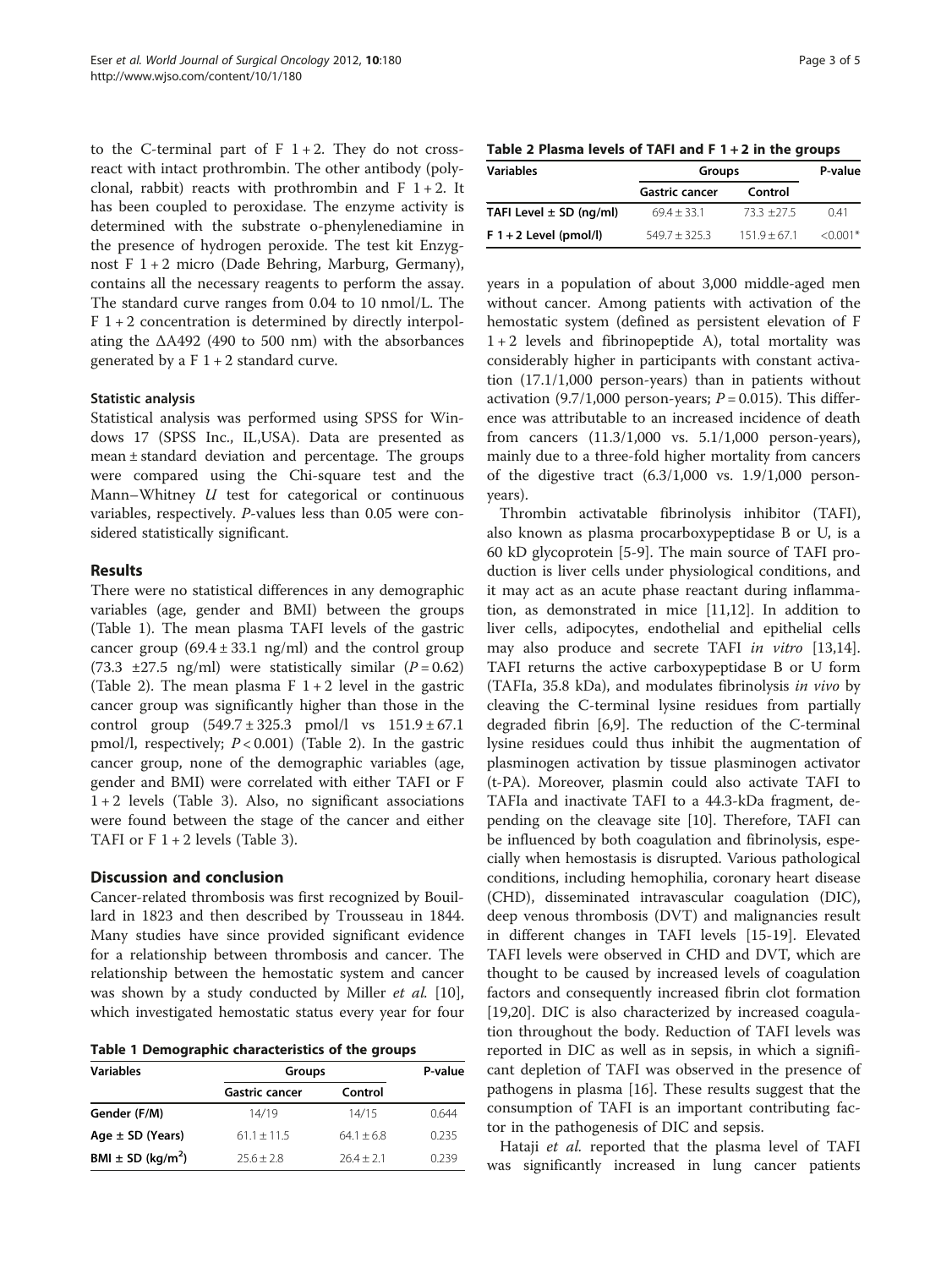|               |                     | <b>TAFI Level</b>        | P-value | $F1 + 2$ Level    | P-value |
|---------------|---------------------|--------------------------|---------|-------------------|---------|
| Gender        | Female              | $63.6 \pm 22.7$          | 0.32    | $483.7 \pm 230.8$ | 0.28    |
|               | Male                | $73.6 \pm 39.1$          |         | 598.3 ±379.2      |         |
| Age           | $>60$ (n = 21)      | $67.7 \pm 32.1$          | 0.52    | $614 \pm 337.8$   | 0.11    |
|               | ≤60 (n = 12)        | $73.5 \pm 37.1$          |         | $437.2 \pm 280.5$ |         |
| <b>BMI</b>    | $>25$ (n = 15)      | $65.7 \pm 31.8$          | 0.34    | $583.7 \pm 328.7$ | 0.47    |
|               | ≤25 (n = 18)        | $74.8 \pm 34.8$          |         | $521.3 \pm 329.1$ |         |
| <b>Stages</b> | Stage 1a $(n=1)$    | 93.3                     | 0.92    | 484               | 0.81    |
|               | Stage 1b $(n=0)$    | $\overline{\phantom{a}}$ |         | $\qquad \qquad$   |         |
|               | Stage 2 $(n=5)$     | $68.2 \pm 21.3$          |         | $416.8 \pm 80.9$  |         |
|               | Stage 3a $(n = 14)$ | $69 \pm 23$ .            |         | $609.5 \pm 354.7$ |         |
|               | Stage 3b $(n=4)$    | $71.8 \pm 34$            |         | $575 \pm 498.7$   |         |
|               | Stage 4 $(n=9)$     | $66.9 \pm 51.9$          |         | $526.6 \pm 321$   |         |

<span id="page-3-0"></span>Table 3 TAFI and F 1 + 2 levels by gender, age, BMI and stage in the gastric cancer group

compared to healthy subjects. In their study, the concentration of TAFI was particularly found higher in patients with small cell carcinoma compared to those with adenocarcinoma or squamous cell carcinoma, and in cancer patients that responded to chemotherapy com-pared to non-responders [[21\]](#page-4-0). Similar to Hataji et al., Koldas et al. found increased circulating levels of TAFI in patients with non-small cell lung cancer. However, in their study, there were no statistically significant relationships between TAFI levels and patient age, sex, BMI, histopathology or stage of disease. Balcik et al. reported significantly elevated TAFI levels in patients with multiple myeloma. Futhermore, they demonstrated that higher TAFI levels were associated with a more advanced disease stage [\[22\]](#page-4-0). Likewise, Kaftan et al. reported that the plasma level of TAFI was significantly increased in breast cancer patients compared to healthy subjects [\[23](#page-4-0)].

The mechanism of increased circulating levels of TAFI in cancer patients is not clear. Inflammatory cytokines induced by malignant cells may stimulate the production and secretion of TAFI from liver or vascular endothelial cells and thus increase its systemic circulation. Besides, Hataji et al. reported that lung cancer cell lines, particularly small cell lung cancer cell lines, can express the mRNA and protein of TAFI, suggesting that malignant cells may also be a direct source of TAFI in cancer patients [\[21\]](#page-4-0). In addition to causing systemic activation of the blood coagulation system, secretion of TAFI from cancer cells may increase intra-tumoral fibrin deposition and thus promote the growth and dissemination of tumor cells [[24\]](#page-4-0).

The prothrombin fragment  $1-2$  (F  $1+2$ ) is released when activated factor X cleaves prothrombin to thrombin, and it reflects the *in vivo* thrombin generation. F 1 + 2 were demonstrated as independent and predictive of the occurrence of VTE in cancer patients [\[25](#page-4-0)].

To our knowledge, the present study is one of the first to investigate the relationship between gastric cancer and TAFI levels. We found significantly higher  $F$  1 + 2 levels in gastric cancer patients compared to healthy subjects, suggesting that the risk of thrombosis in gastric cancer patients was markedly increased. However, in our study, the TAFI levels of gastric cancer patients were similar to healthy subjects. The results of our study suggest that TAFI does not play a role in pathogenesis of the hypercoagulable state in gastric cancer patients. Contrary to this, in a very recent study by Fidan et al., TAFI levels were found to be higher in patients with gastric cancer than in healthy control subjects [[26\]](#page-4-0).

As conclusion, the results of our study demonstrated that the risk of thrombosis was markedly increased in gastric cancer patients. However, in these patients, any relationship between increased risk of thrombosis and TAFI levels could not be found. Even though much has been elucidated about the pathogenesis of cancer-related thrombosis, we are indeed beginning to comprehend the relationship between cancer cells and their related microenvironment, and in our opinion, such research is likely to increase our knowledge of cancer-related thrombosis mechanisms.

#### Abbreviations

BMI: Body mass index; CHD: Coronary heart disease; DVT: Deep vein thrombosis; F 1 + 2: Prothrombin Fragment 1 + 2; PE: Pulmonary embolism; TAFI: Thrombin activatable fibrinolysis inhibitor; VTE: Deep vein thrombosis.

#### Competing interests

The authors declare that they have no conflicts of interest concerning this article.

#### Authors' contributions

EM, KM and GM are responsible for the study conception and design. EM, BS, CC, KU and AYE acquired the data. MA and KN performed critical revisions of the manuscript. All authors read and approved the final manuscript.